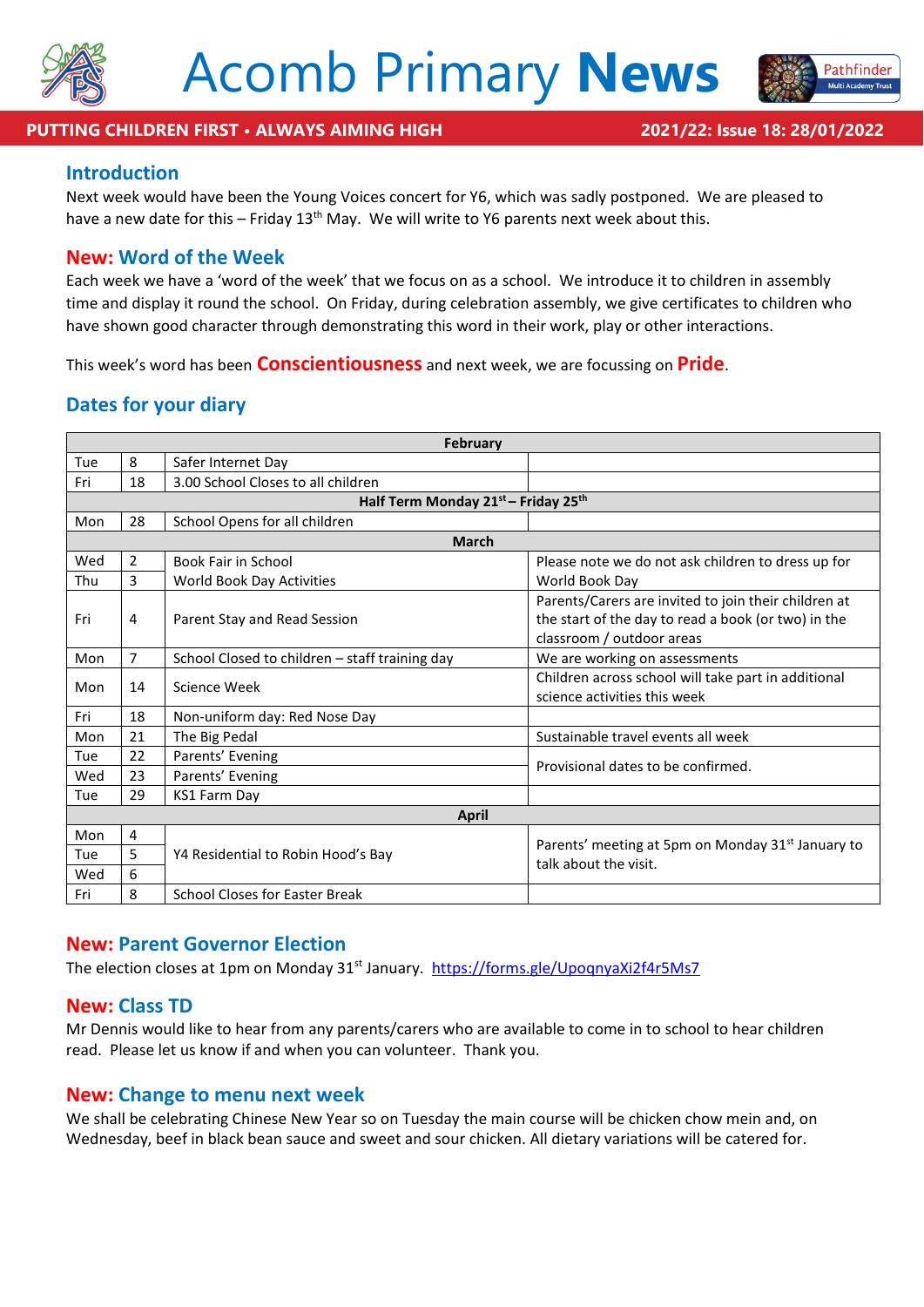

# Acomb Primary **News**



#### **PUTTING CHILDREN FIRST • ALWAYS AIMING HIGH 2021/22: Issue 18: 28/01/2022**

### **Online Safety**

From time to time, we get reports from parents, carers and pupils that some children are not being as nice to one another as they should be whilst online gaming. We wanted to be proactive with this and share some advice with you about online bullying and what your child is being taught about this. This reinforces the E-Safety curriculum we offer pupils in school as well as providing you with some information about how to ensure this does not happen at home.



### **<https://acombprimary.org.uk/curriculum/e-safety/>**



The online world is posing an ever-increasing risk to children, and it is important that schools, parents and carers work together to take an active role in teaching children about online dangers. Learning how to act safely when using the internet is an incredibly important part of safeguarding our children.

We are working with National Online Safety- providing resources for

all parents and carers, including Parents & Carers courses, online video resources and weekly guides covering a huge range of topics:

- Online Relationships
- Fake Profiles & Social Bots
- Online Bullying
- Online Grooming
- Child Sexual Exploitation
- Sexual Harassment & Violence
- Sexting
- Live Streaming
- Online Identity
- Screen Addiction
- Online Challenges
- Overspending
- Social Media Platforms
- Online Gambling
- Radicalisation, Terrorism & Extremism
- Age Inappropriate Content
- Copyright & Ownership
- Hacking
- Fake News
- Online Fraud
- Online Reputation
- Personal Data
- Pornography
- Targeted Adverts & Pop-Ups
- The Dark Web
- Games & Trends

To create your **free account**, please follow [https://nationalonlinesafety.com/enrol/acomb-primary-school]($%7bschoolLink%7d) and complete your details. When you're set up, you'll be able to set 'Parent/Carer' as your user type.

You can access National Online Safety online via any device- including smartphone apps:

<https://apps.apple.com/gb/app/national-online-safety/id1530342372>

<https://play.google.com/store/apps/details?id=uk.co.nationaleducationgroup.nos>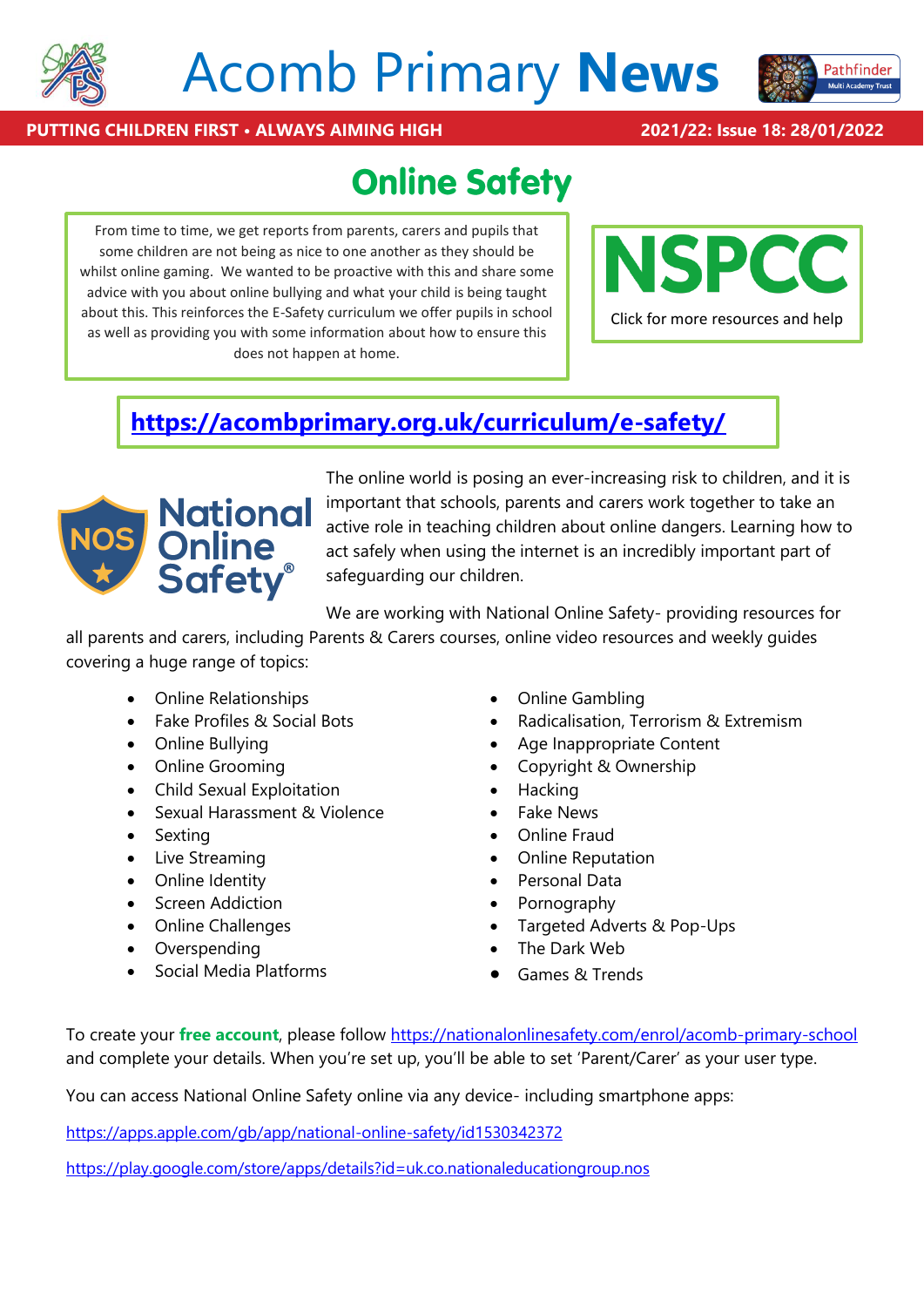



#### **PUTTING CHILDREN FIRST • ALWAYS AIMING HIGH 2021/22: Issue 18: 28/01/2022**

#### **Reminder: Visions and Values Questionnaire**

As a school community, our vision and values are integral to our whole school culture. Every year, we look at how we can make these better and want your opinion as a parent/carer. We have compiled a questionnaire relating to this and would appreciate it if you were to take some time to fill it in.

The questionnaire can be found at the following link: <https://forms.gle/eKY9fi5waqvX3u5PA>

Many thanks for your time. Mr White.

#### **Reminder: Eco Council Update**

Attention parents and children! We need your help. What do you do with your empty printer cartridges? We have a solution for you! You can bring them into school to be recycled for free! Outside the office there is a green cardboard box especially for your empty printer ink cartridges. This is not only great for the environment but it helps us to raise funds for the school too. Thank you for your help. From the Eco-Council

#### **Reminder: Adventure Photography**

In 2022 Adventure Photography will be updating their computer system, servers and shop to a better, more improved system with lots of buying choices for parents. Please note that their current online shop will be closing shortly and should you wish to order any archived images using the online shop you have until 31st January to do so. They still have the original images so you can purchase copies by contacting them at the following email address [info@adventurephotographystudio.co.uk](mailto:info@adventurephotographystudio.co.uk)

#### **Reminder: Year 6 Trip to York Library (Museum Street)**

Year 6 children are going on a trip to York Library. Class EJMB will be going on Friday 4th February and Class DB on Friday 11th February. The classes will leave school at 9am and return at approximately 11:30am. Whilst at the library the children will complete a tour and take part in some activities in the children's area.

The children should all wear school uniform, with appropriate footwear and coats as we shall be walking into York. **Please see ParentPay to give consent for the trip to the Library**. We still need several parent helpers for class DB on 11<sup>th</sup> February. Please let us know if you can help. Unfortunately, we can't accept an offer of help if you have other children in your care. Thank you, L. Johnson

#### **Reminder: Term Dates for this school year**

A copy of the term dates is attached. Please note, we have a training day on Monday  $7<sup>th</sup>$  March when the school will be closed to children.

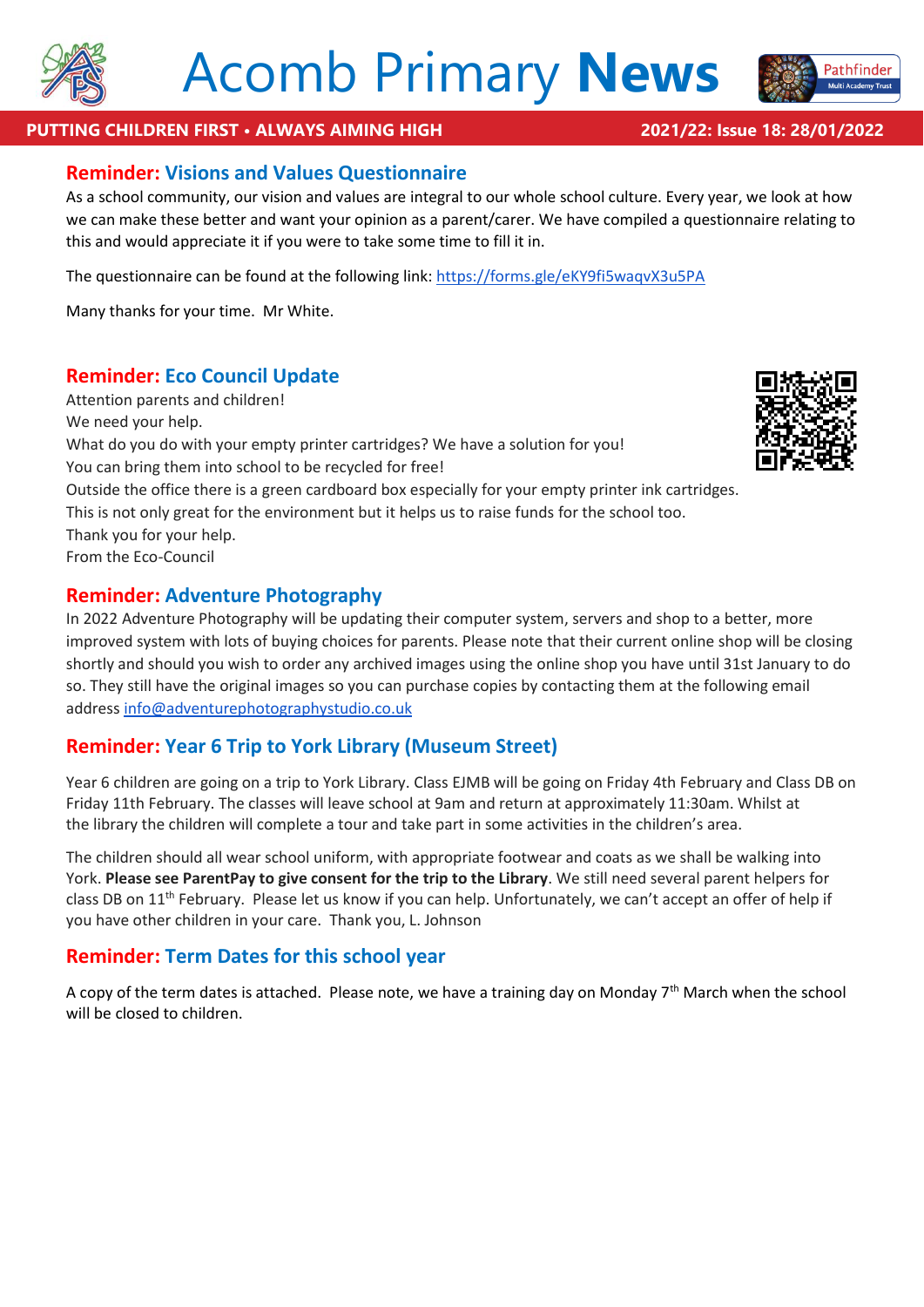

# Acomb Primary **News**



**PUTTING CHILDREN FIRST • ALWAYS AIMING HIGH 2021/22: Issue 18: 28/01/2022**



**Bookings close at 11.59pm on Thursdays for the week ahead. You can book for the term but you MUST pay for your bookings immediately.**

If you need an emergency place at the club, as before email: **oosc@acomb.pmat.academy This can only be used in an emergency; we cannot take booking requests after the Thursday cut off.**

Please note, if you wish to contact the Out of School club after the school day has finished, please select the appropriate option and you will be put through to the Out of School Club room and they will take your message. Remember that the school number has changed to 01904 806799.

### **Friends of Acomb Primary (FOAP)**

FOAP are making a fundraising plea to our wonderful school community to help us raise **much needed** funds for Acomb.

One of the easiest and safest ways for you to help us is for you to select FOAP as your chosen charity when shopping online via **easyfundraising** or **Amazon Smile**. Both sites are easy to use and incur no additional costs to you. Each time you shop using them, they donate money to the Friends of Acomb Primary School. During 2021 they sent cheques for just over £50, but there are currently only a handful of people using it so with your help this could be MUCH more!

#### **To help support us via Easyfundraising**:

Download the **Easyfundraising App**, or go to [www.easyfundraising.org.uk.](http://www.easyfundraising.org.uk/) Either sign-up or login and choose to support "The Friends of Acomb Primary School – York", then whenever you are online shopping simply go through the easyfundraising app or webpage, select the shop you want, and this will then lead to a percentage of the spend being donated.

Lots of retailers including **Marks and Spencer's**, **Argos**, **ao.com**, **notonthehighstreet.com**, **booking.com** and **gocompare** are available donating various percentages.

#### **To help support us via AmazonSmile**:

Download the **AmazonSmile App** or go to [http://www.smile.amazon.co.uk.](http://www.smile.amazon.co.uk/) Either sign-up (if you do not already have an Amazon account) or login (with your existing account) and choose to support "Friends of Acomb Primary School", then whenever you shop on Amazon they will make a 0.5% donation (on eligible purchases) to us.

With the shopping we all do these **small donations will make a HUGE difference**. If you can help us to spread the word and get your family and friends to sign up too, that'd be even better!